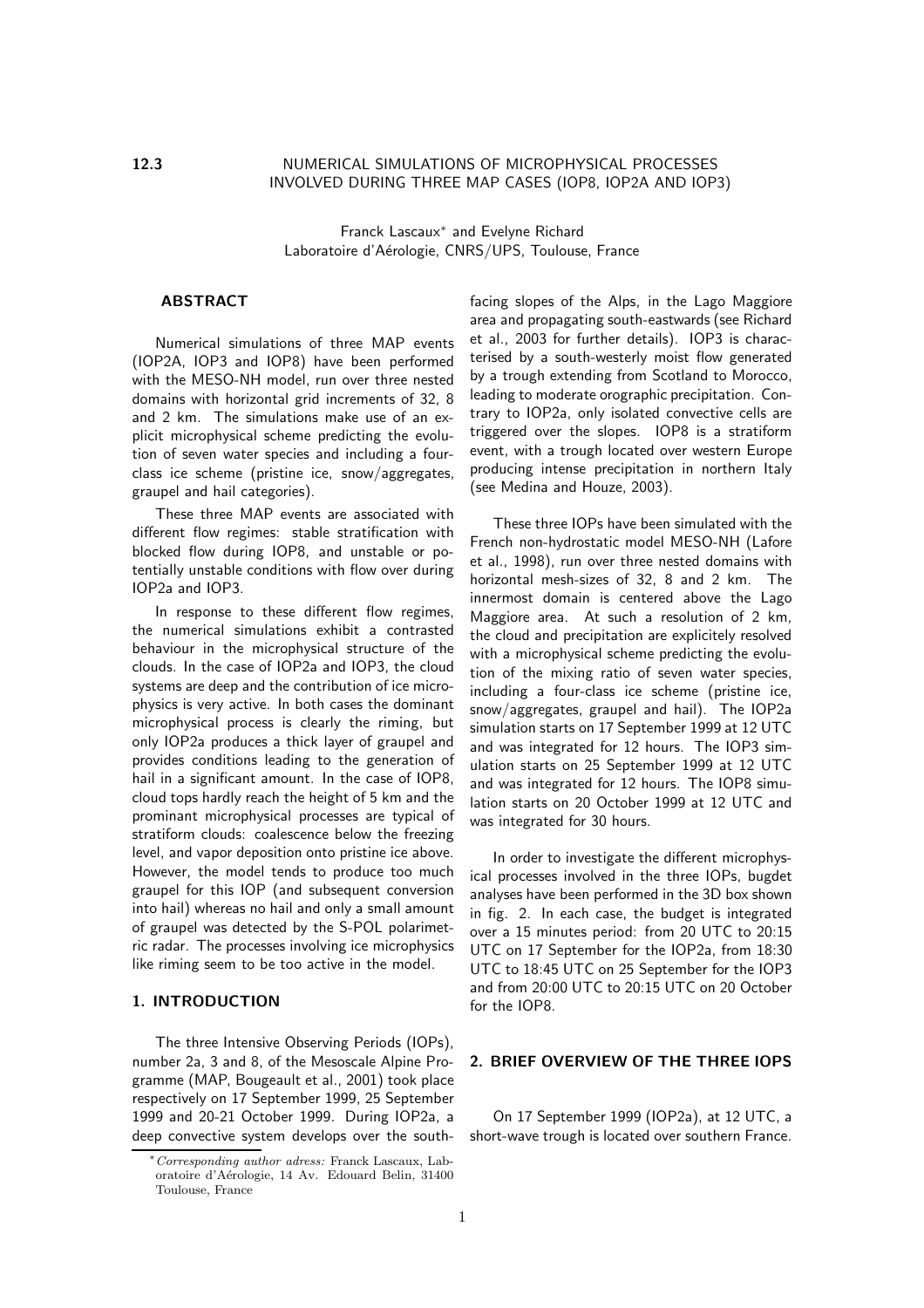During its progression towards the East, the atmosphere above northern Italy is destabilized by advection of cold moist air in the upper levels as it can be seen from the evolution of the Milano-Linate radiosounding between 12 UTC and 18 UTC (Richard et al, 2003). The sounding at 12 UTC is shown fig. 1a.

On 25 September 1999 (IOP3), at 12 UTC, the Milano sounding exhibits a layer of a warm and wet

potentially unstable air extending from the ground to 700 hPa (fig. 1b).

During IOP8, the air is close to saturation (see the radiosounding in Milano fig. 1c), except for a very thin layer below 975 hPa (Medina and Houze, 2003). They showed by calculating Brunt-Väisälä frequencies that IOP8 was absolutly stable. No convection was observed.



Figure 1: Milano-Linate soundings (a) on 17 September 1999 (IOP2a) at 12 UTC, (b) on 25 September 1999 (IOP3) at 12 UTC and (c) on 20 October 1999 (IOP8) at 12 UTC.

3. BUDGET ANALYSIS

Figure 2: Innermost 2 km grid mesh domain common to the three simulations and its topography (isocontours every 500 m). The black dots represent the locations of the radars. The budget are performed in the inner black box.

The MESO-NH software allows to perform microphysical budget computations. The horizontal contours of the box in which the budget analysis is performed is shown fig. 2. It is common to the three IOPs, and includes approximatively half points over plain, and half points over a mountainous area.

For each hydrometeor, the mean vertical distributions of the mixing ratio (averaged during the time integration of the budget) and of the associated microphysical processes are plotted fig. 3 and fig. 4, respectively.

# 3.1 Mean vertical structure of the hydrometeors

To outline the mean vertical distribution of the hydrometeors according to the MAP event, the temporal average of each hydrometeors mixing ratio was horizontally averaged every 500 m on the vertical. As expected, the plots show significant differences between the three IOPs (fig. 3).

As the convective system of the IOP2a is well extended on the vertical (clouds top easily reaches 10 km), high amounts of ice and snow particles can be found at highest levels. The mean pristine ice maximum  $(0.20 \text{ g/kg})$  is at approximatively 10 km, and it is at 9 km for the snow/aggregates category  $(0.18 \text{ g/kg})$ . As for the IOP3, during which convection is less intense and occurs only in isolated cells, the system is more shallow. As a consequence, the maximum for pristine ice and aggregates are less important (both  $0.08$  g/kg) and are found at lower elevations. Large amount of graupel and hail is present above the freezing level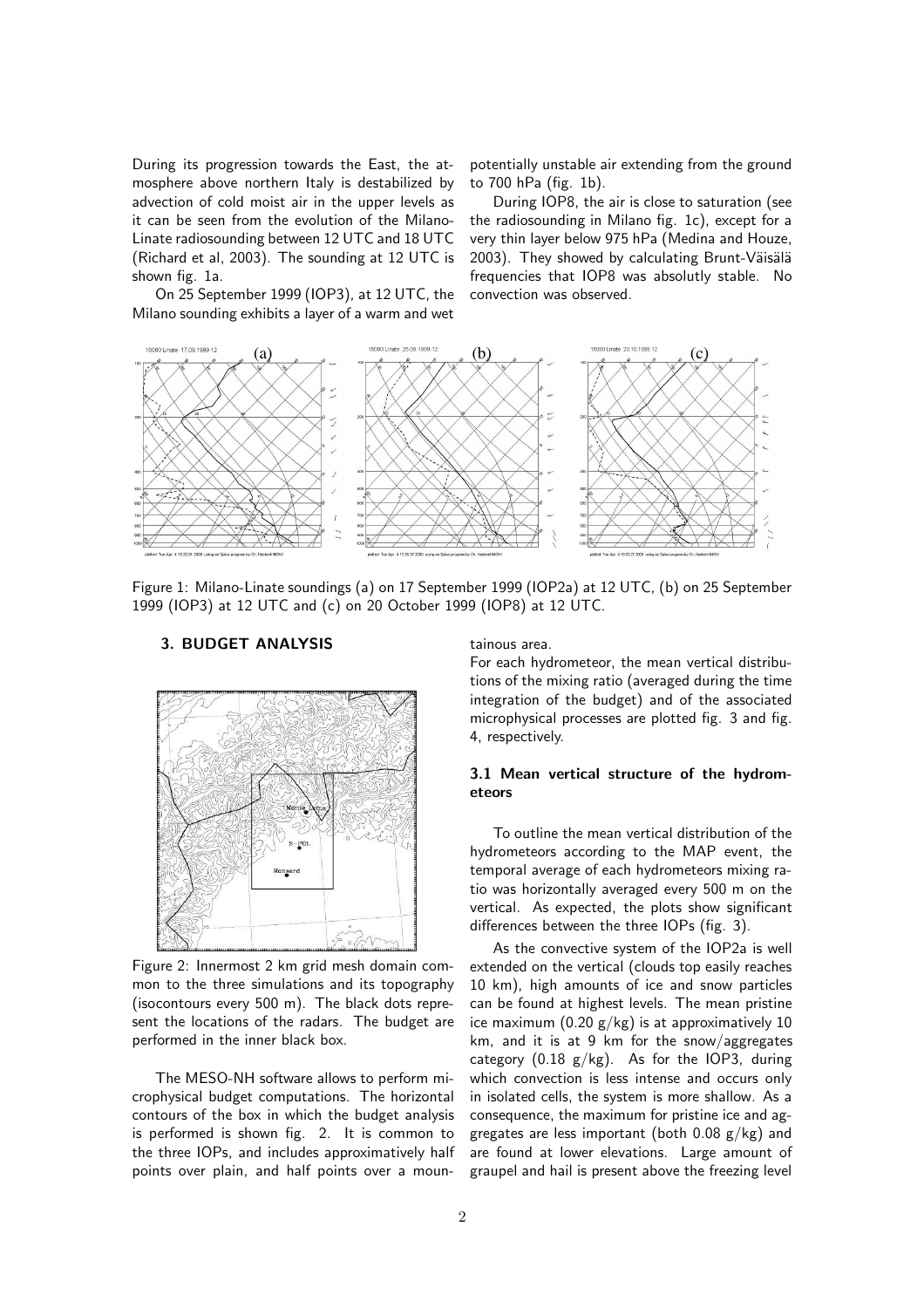during IOP2a. In IOP3, graupel and hail are also present, but only in a small amount (less than 0.02 g/kg on average), which is in agreement with radar observations of this IOP (Pujol, 2003). For both IOPs, the amount of hail is larger in the updrafts  $(0.45 \text{ g/kg}$  in the updrafts and  $0.04 \text{ g/kg}$  in the downdrafts on average for the IOP2a, not shown here).

During IOP8, clouds top hardly reaches 5 km, and therefore the hydrometeors are concentrated in the low levels. Above the freezing level the dominant particles are snow and aggregates, and rain below this level. Some graupel can also be found, embedded in the snow layer, and even some hail. S-POL did not detect any hail during this event, therefore it seems that the model produces too many heavily rimed particles. Except for this presence of hail, the distribution of hydrometeors is representative of a stratiform case, with rain below the freezing level and snow aloft.



Figure 3: Mean vertical structure of the hydrometeors on the box defined fig. 2 for (a) IOP2a, averaged between 20 UTC and 20:15 UTC on 17 September 1999, (b) IOP3, averaged between 18:30 UTC and 18:45 UTC on 25 September 1999 and (c) IOP8, averaged between 20 UTC and 20:15 UTC on 20 October 1999. RH is for hail (pink), RG for graupel (light blue), RS for snow/aggregates (black), RI for pristine ice (blue), RR for raindrops (green), and RC for cloud droplets (red).

## 3.2 Main microphysical processes involved in the different IOPs

#### IOP8 event

During the IOP8 stratiform case, and below the  $0^{\circ}$ C level, the main process leading to formation of rain is warm coalescence, with especially accretion of cloud droplets by raindrops (fig. 4c). As too much graupel and hail are produced by the model, they melt when falling through the melting layer, increasing the amount of precipitation. Above the  $0^{\circ}$ C level, the dominant microphysical process is vapor deposition onto ice particles. Even though the riming process remains weak, it allows the growth of aggregates by collection of cloud droplets above the condensation level. In the upper levels, autoconversion of pristine ice into snow is the process initiating aggregates. The snowflakes then grow by aggregation of pristine ice. A part of the snowflakes is converted into graupel by melting-conversion (it represents the mixture of melted water and solid ice dense enough to be categorized as graupel) and by collection phenomena (heavy riming or dry growth of the graupel) in the higher levels.

However the model seems to produce too much hail for this case when comparing to the S-POL polarimetric radar observations (Medina and Houze, 2003). An important fraction of the graupel is converted into hailstones which grow by wet growth, thus consuming graupel and aggregates.

#### IOP2a and IOP3 events

The typical processes linked to a stratiform case as listed above for IOP8 (warm coalescence below the  $0^{\circ}$ C level and vapor deposition on ice above) are still present in IOP2a and IOP3 (fig. 4a and 4b, respectively), but as the cloud systems are much deeper and the convection more active, the contribution of ice microphysics is more important. Riming is now the major process above the freezing level, but only IOP2a produces a thick layer of graupel and provides conditions for the generation of hail in a significant amount. This can be seen by the presence of heavy riming of the aggregates in the upper levels leading to the formation of graupel in a large amount. This heavy riming does not exist in IOP3. Only light riming occurs, lead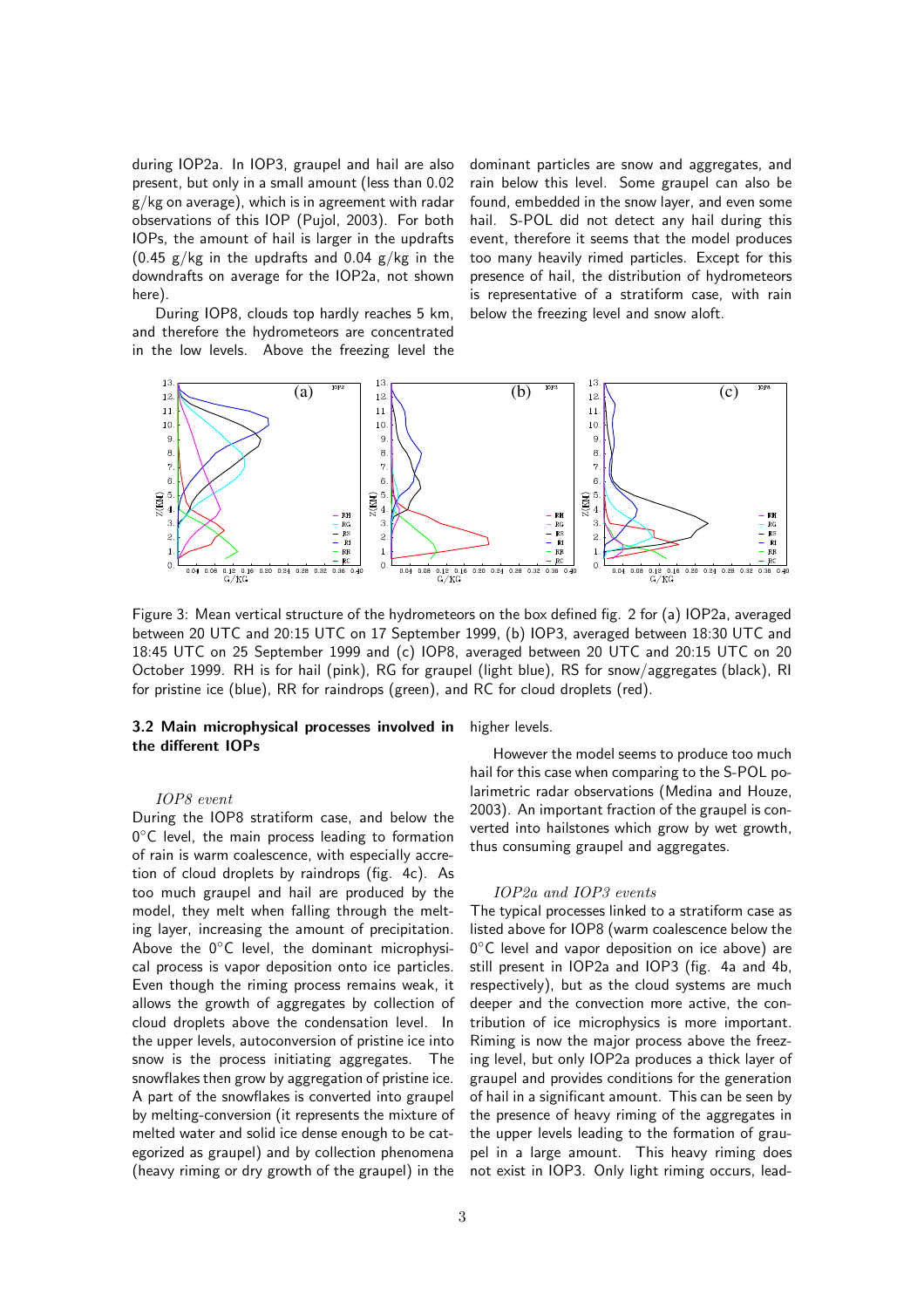ing to the growth of aggregates consuming cloud droplets.

through the melting layer and below, increasing substantially the amount of precipitation.

Graupel and hailstones melt while falling



Figure 4: Main averaged microphysical processes involved in (a) IOP2a on the left, (b) IOP3 on the middle and (c) IOP8 on the right. The first letter of each process refers to the hydrometeor under consideration (R, Rain, I, Ice, S, Snow, G, Graupel) with DRYG: dry growth of the graupel; RIM: riming; DEPI: deposition (sublimation); MLT: graupel and hail melting; ACCR: accretion of cloud droplets by raindrops; WETH: wet growth of the hail; CMEL: melting-conversion of the snow; AGGS: aggregation of pristine ice; AUTS: autoconversion of pristine ice.

## 4. CONCLUSIONS

Three different MAP cases have been simulated with the MESO-NH model in order to investigate the role of different microphysical processes in the evolution of the mixing ratio of hydrometeors. The flow regime during IOP8 is a stable stratification with blocked flow, whereas unstable or potentially unstable conditions with flow over occur during IOP2a and IOP3.

The dominant microphysical processes during IOP8 are typical of a stratiform case, with coalescence under the freezing level and deposition onto ice above. However, MESO-NH seems to produce too much heavily rimed particles for this case and riming is too active in the model.

During IOP2a and IOP3, riming becomes the dominant process above the freezing level, but heavy riming occurs only in IOP2a leading to the production of a thick layer of graupel, and hail in a

significant amount. For these two cases, numerical results are quite consistent with S-POL observations.

## LITERATURE

- Bougeault, et al., 2001: The MAP special observing period. Bull. Am. Meteor. Soc., 82, 433-462.
- Lafore, J.P. et al., 1998: The Meso-NH atmospheric simulation system. Part I: adiabatic formulation and control simulations.  $An$ nales Geophysicae, 16, 90-109.
- Medina, S. and R.A. Houze Jr., 2003: Air motions and precipitation growth in strorms. Q. J. R. Meteorol. Soc.,129, 345-371.
- Pujol, O. et al, 2004: 4D dynamics and microphysics of orographic precipitation during MAP IOP3, submitted to  $Q.$  J. R. Meteorol. Soc..